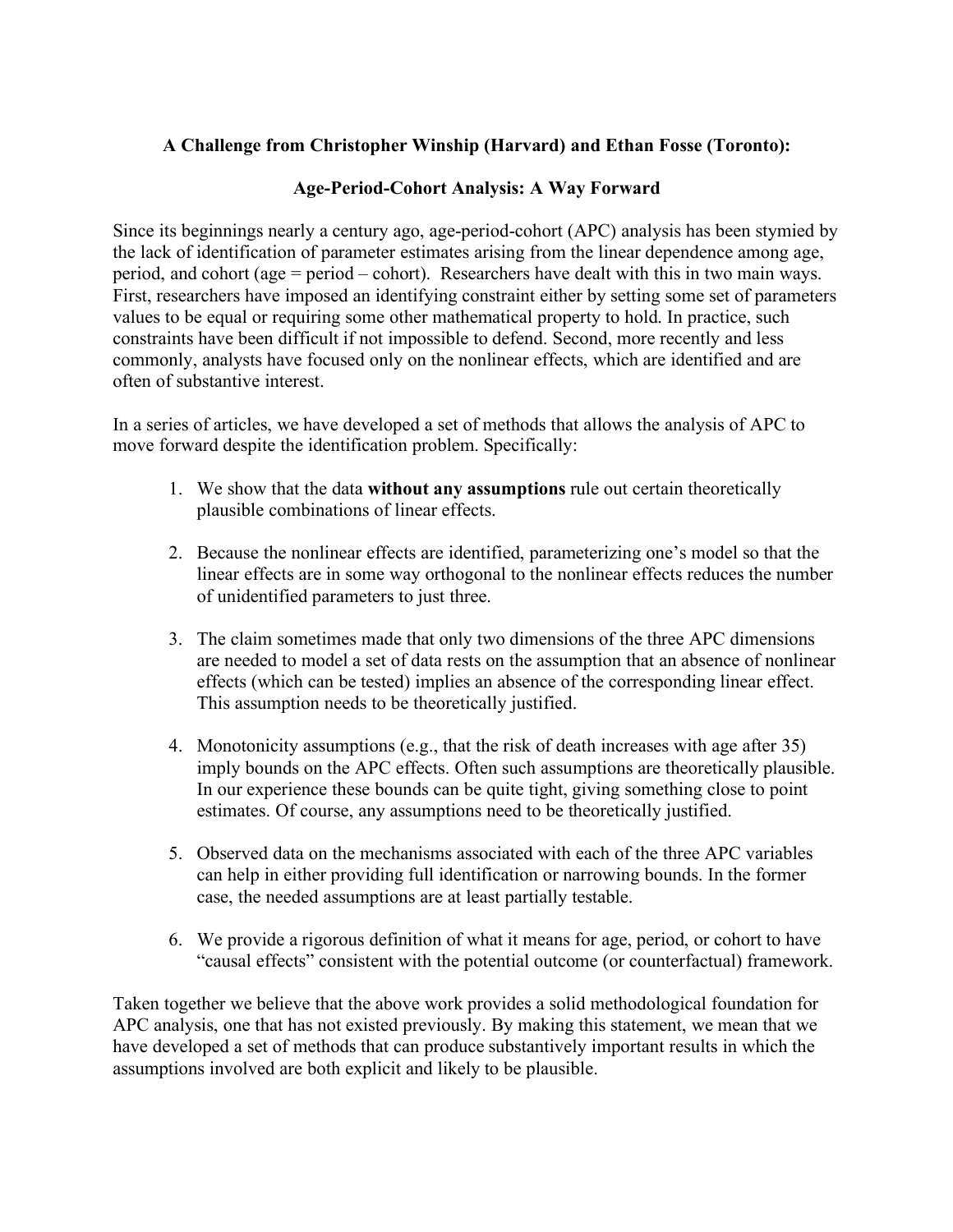**After nearly a century of effort this is a big claim.** How might we test it? In mathematics, if someone claims to have proved a theorem, the proof is not considered valid until others have rigorously analyzed it. Our request and hope with our claim to have provided a solid methodological foundation for APC analysis is that others will interrogate our claim with similar rigor.

To be clear, we are not claiming to have solved all the issues involved in APC analysis. We most certainly have not solved the APC identification problem. It is unsolvable. Methods for examining just the nonlinear effects have a great deal of potential. There is the question of how deal with interactions among the three APC variables, a situation in which identification issues can be even more daunting. There are also many other issues that APC analysis shares with standard regression analysis, such as how to deal with unobserved/unmodeled causal heterogeneity.

**What we are claiming is that we have developed a set of methods that allows researchers to get around and go beyond the classic APC identification problem.** Of course, in the end the real test is whether the methods we propose are useful for doing actual empirical analyses. As described below we have a beta versions of R programs for analyzing APC data.

We currently have five published papers and two others that are forthcoming. They can be found at https://scholar.harvard.edu/cwinship/age-period-cohort Our *Annual Review* paper per provides a full introduction to these methods. The *Sociological Science* paper examines critical technical issues. Our *Demography* paper shows how bounding analysis can be done. Chris' paper with Lying and others shows how Intrinsic Estimator estimates are a function of the coding scheme used. Chris' older paper with David Harding illustrates the potential importance of explicitly modeling the mechanisms involved in an APC model. The paper by Fosse, Winship and Daoud provides a more general introduction to our methods. Finally, Ethan's paper shows how the identification problem can be managed using Bayesian methods. Here, there are close links to the bounding method described in depth in our *Demography* paper.

Methods without the software to employ them are not very useful. As already noted, we have very early beta versions of R programs. We are most eager for people to use the programs both to try these methods out and to test the usability of the scripts themselves. The programs can be found at the bottom of the Home Page.

To run the R-scripts, you must have R installed. Copy the zip folder labeled "APC-R-Software" on to your computer and open it. Open the README file for instructions on how to run the software.